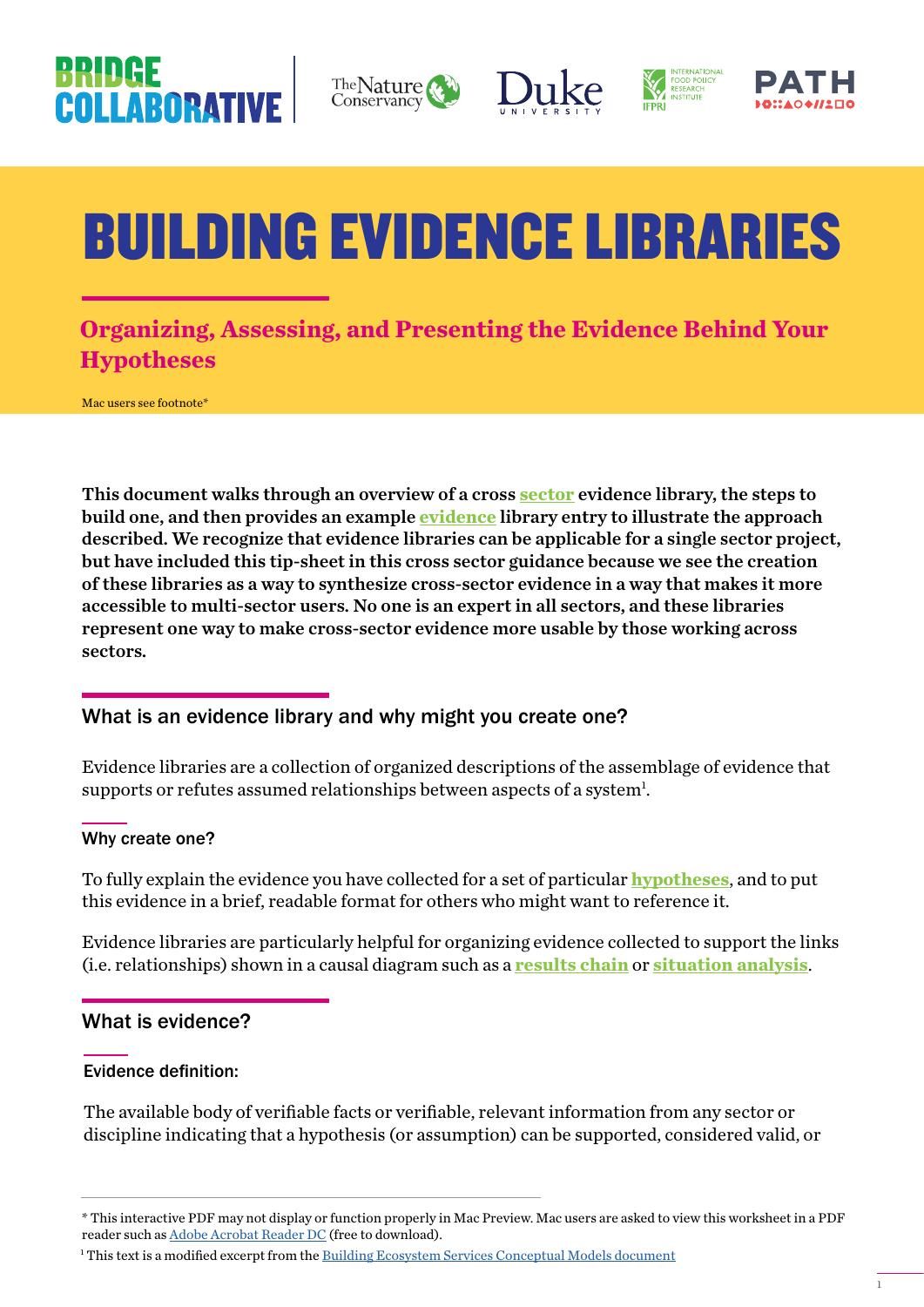refuted. We take a broad and inclusive definition of evidence and accept information from the following sources, which we define for use in this context:

- Expert knowledge: The judgement of those with specialized knowledge obtained through training or experience. This includes local knowledge, traditional knowledge, and subject matter expertise.
- Measurement results: Information gained from any measurement which may or may not be part of a study.
- Models: A description or representation of an object or system. Models can be conceptual, mathematical, physical, mental or computational. Models can be used in conjunction with quantitative or qualitative studies, theory, or expert knowledge.
- Qualitative studies: Studies based on inference through a thorough understanding of a case(s) under study, but unable to characterize an absolute numerical relationship between parts of a system.
- Quantitative studies: Studies based on inference through numerical data and analysis that describe the relationship between parts of a system. Quantitative studies may be experimental, quasi-experimental or observational.
- Theory: A scientifically accepted general principle or body of principles offered to explain phenomena<sup>2</sup>.

A description of the evidence for a particular hypothesis is referred to as an evidence library *entry*. In the context of a conceptual diagram, an evidence library entry would be for a single relationship (link) in a situation analysis or results chain. The collection of entries for an entire results chain or situation analysis makes up the evidence *library*. A broad use of evidence to create an evidence library is appropriate, especially in a cross-sector context, given the diversity of disciplines likely to be represented.

#### How might an evidence library be used?

- To identify knowledge gaps about a system (i.e. identification of links of the results chain where we find little evidence)
- To determine what we know about the direction and magnitude of hypothesized relationships
- To provide best available science summaries, as a way to keep people in the future from starting research from scratch
- To determine/verify which outcomes are strongly linked to the intervention and which ones are not

<sup>2</sup> This text is a modified excerpt from the <u>Bridge Practitioner's Guide</u>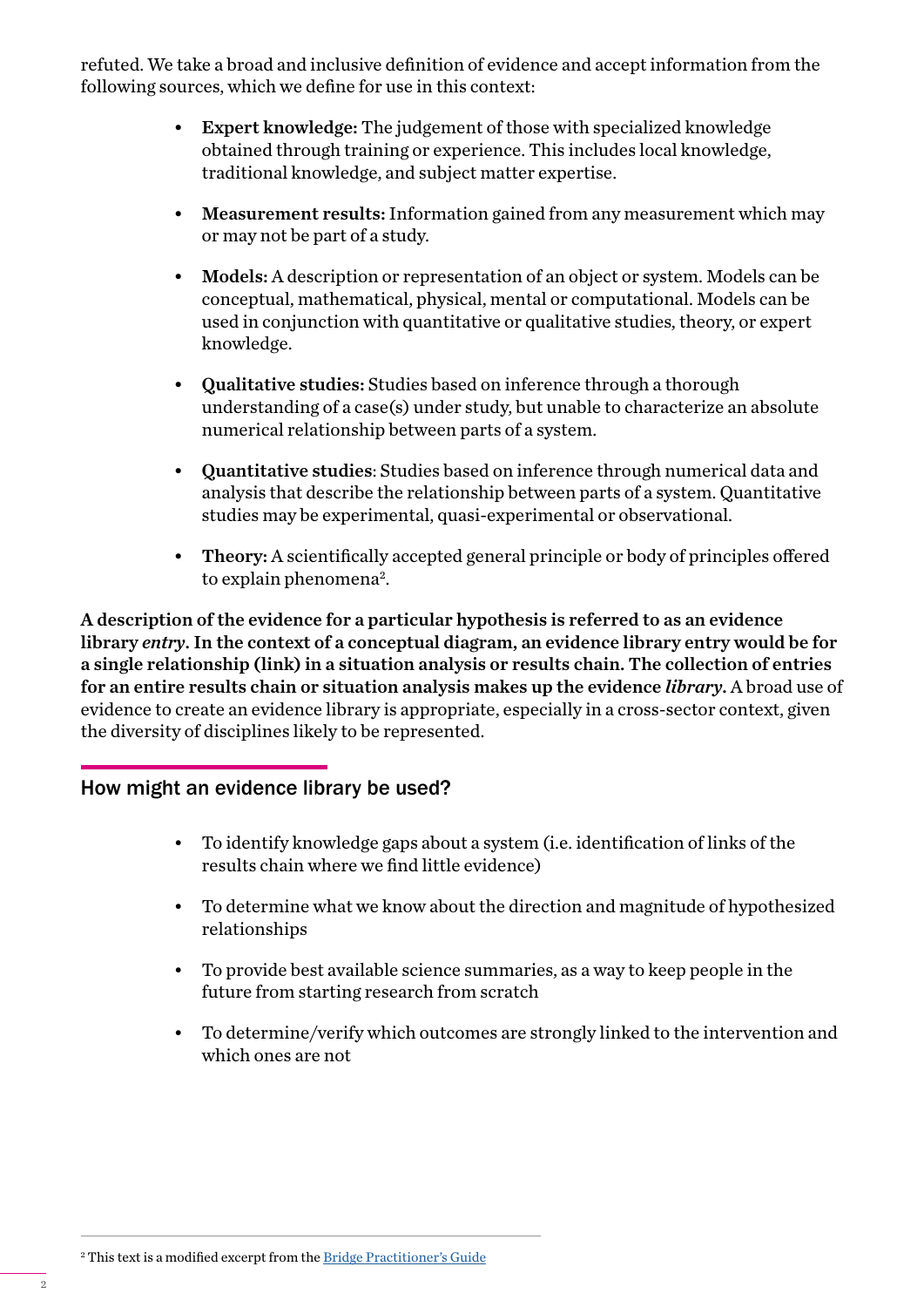#### What should go in each library entry?

Each library entry describes the evidence supporting a hypothesis. The hypothesis can be a stand-alone assumption that requires an evidence summary, or it can be a hypothesis that links two nodes in a results chain or situation analysis diagram (i.e. it describes the relationship between those two nodes).



*Figure 1.* Two nodes in a results chain or situation analysis diagram, connected by a link. The link represents a testable hypothesis that can be assessed based on evidence collection for an evidence library entry.

#### Five main parts of each evidence library entry:

- Description of the relationship between two nodes. This starts as an assumption, but it can become an evidence-based description through development of the library and assessment of evidence.
- Summary of the evidence found relating to the assumption.
- List of other factors that may result in variation (location, timing, external drivers, and so on) in direction or magnitude of effect described in the assumption
- Summary of confidence in the assumption given available evidence (see evidence assessment rubric)
- List of resources<sup>3</sup>

#### Time and effort required to build an evidence library

Building an evidence library requires significant effort. Putting together an entry for a single link can take anywhere from 1-6 hours, depending on your familiarity with the evidence and subject matter. To put together a library for a complex conceptual diagram can take a fulltime employee three or more months. It is recommended that you only build a full evidence library when the final product will be extensively used by a community that would benefit from reference evidence summaries.

 $^{\rm 3}$  This text is a modified excerpt from the Building Ecosystem Services Conceptual Models document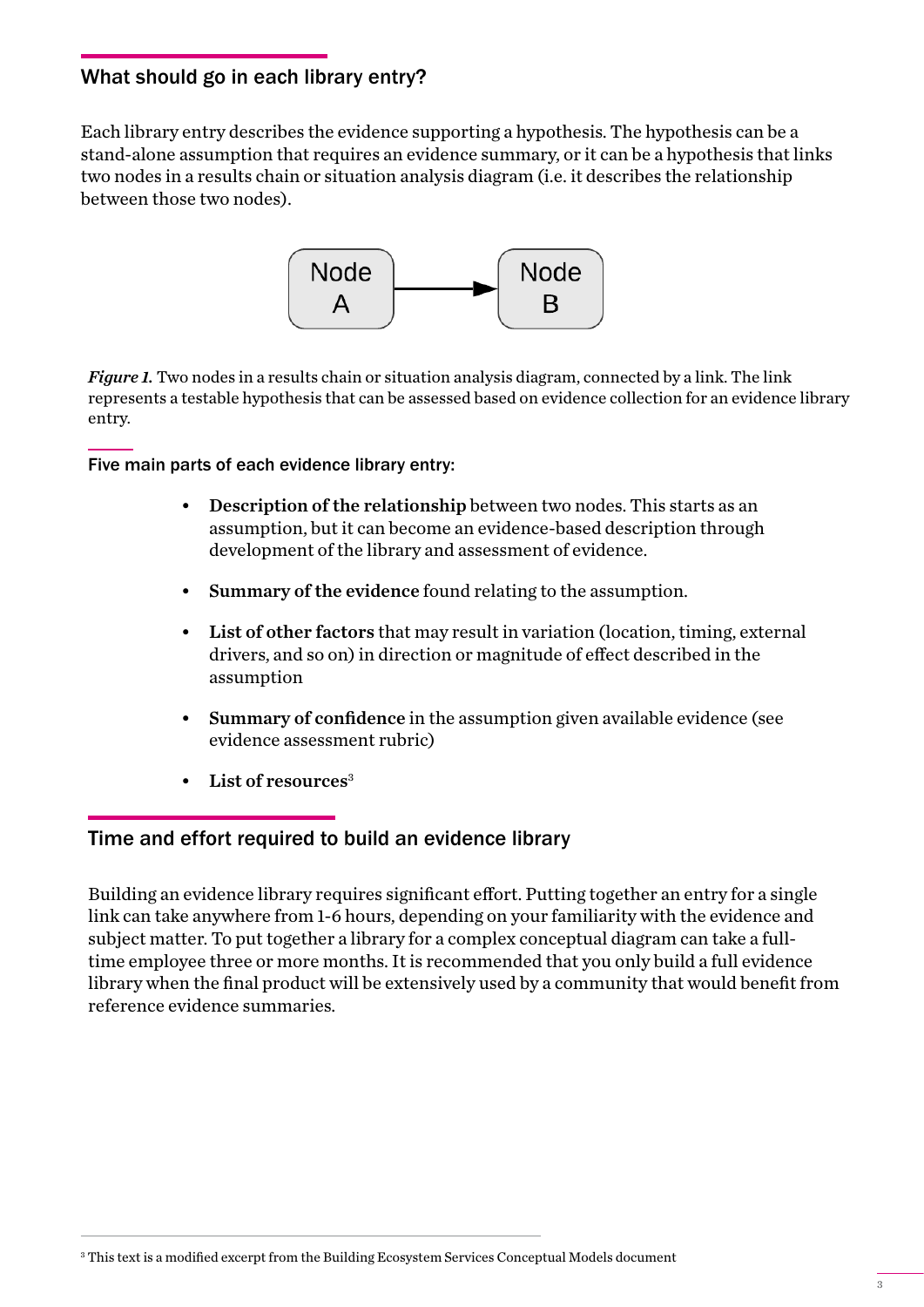#### Tips on building evidence libraries

- An initial assessment of evidence does not require development of full systematic reviews for each relationship, but it could incorporate systematic reviews done by others. Over time and with resources, evidence libraries can be further developed and refined given users' needs. Tip 1:
- The stakeholders and experts initially involved in model development can be a resource for gathering evidence. Additional experts can be brought in to fill in gaps and review evidence. Tip 2:
- Two kinds of information can be included in evidence libraries: evidence and examples. Evidence describes general or site specific relationships between nodes and can include individual research studies, models, calculators, and meta-analysis results. Individual research studies can provide evidence for the existence of a relationship, but they are usually considered to be low-quality evidence for contexts other than the one in which the study was conducted. Tip 3:

For links with missing or weak evidence, examples can be provided of site-specific studies that could be done. In many cases, the example studies are individual research studies conducted in other contexts that are considered part of the body of evidence for the relationship but that also provide a useful example of how the relationship could be assessed in the focal context. The example studies can also be general methods papers that describe an approach but that do not contribute to evidence for the specific relationship of interest. Examples are an optional addition<sup>4</sup>.

- Collecting evidence for an evidence library can often change the way you think about a system. You can use the evidence library creation process to help you modify an existing results chain or situation analysis diagram to make it better reflect the available evidence. If you are collecting evidence to summarize what is known about a single hypothesis, building out an evidence library entry can help refine that hypothesis. Tip 4:
- If you are building an evidence library for a results chain or situation analysis diagram, it is helpful to create ID numbers for each link in the chain that can be used to reference individual library entries. This helps increase ease of use of the evidence library, so that people can easily reference the diagram and accompanying evidence summaries. Tip 5:
- Sometimes the way you phrase a question will determine the evidence you find for a particular library entry. Sometimes you need to alter your terminology to find the evidence you need. For example, a group was trying to examine the evidence for the results chain made up of the following links: sediment capture by marsh plants  $\rightarrow$  suspended sediments in stream water  $\rightarrow$  quality of drinking water. The group was having trouble finding evidence for the first link. It was only after searching for evidence using the term "accretion," rather than "sediment capture" that they were able to find relevant and useful evidence. Sometimes you need to reach out to an expert, even if it is within your own sector, to determine what key words might be to find the right evidence. Tip 6:

<sup>4</sup> The text in this section up to this point is a modified excerpt from the Building Ecosystem Services Conceptual Models document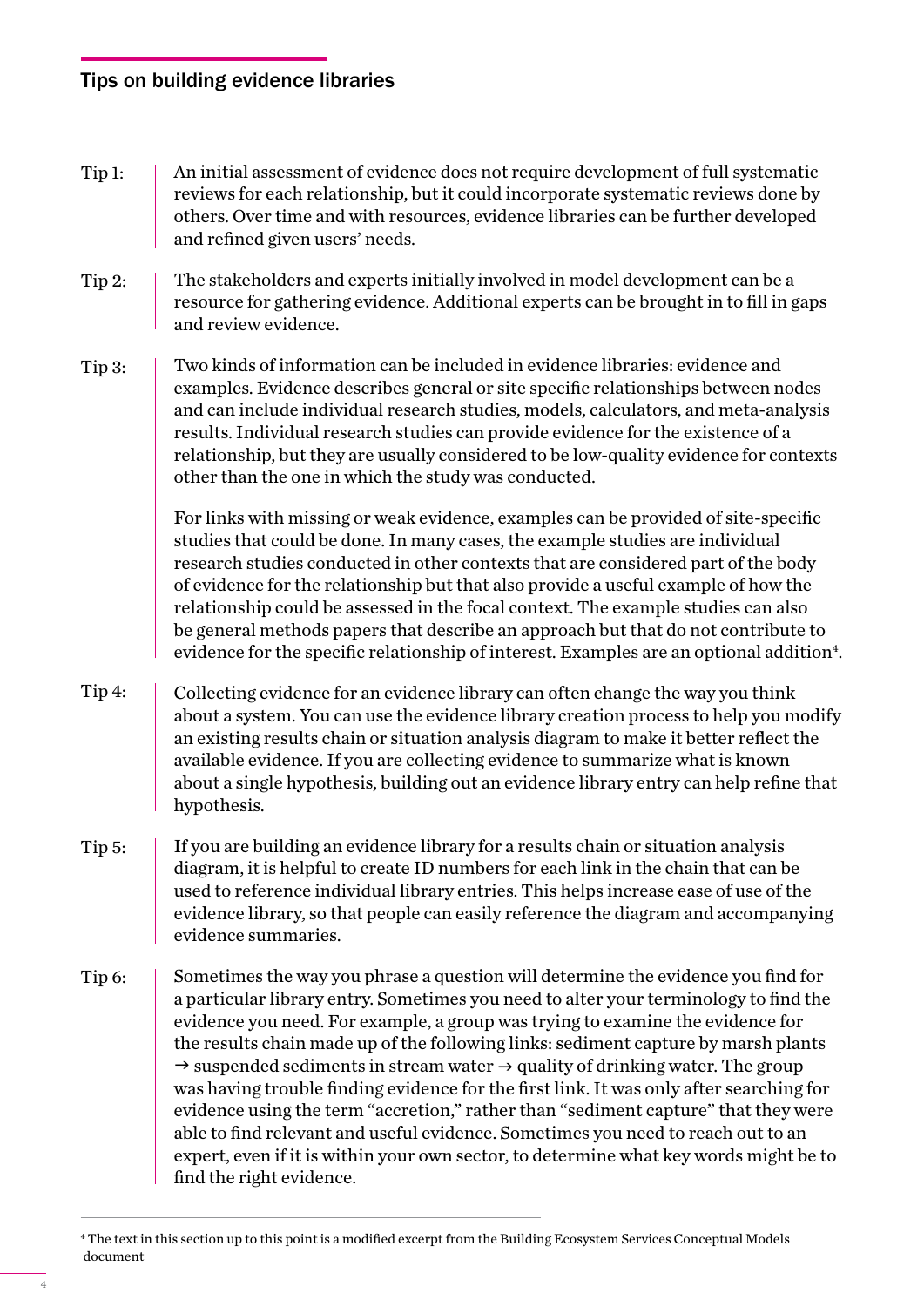

*Figure 2.* Example results chain with link ID numbers added. The evidence library could be organized by link ID number.

#### Example evidence library entry

Here we provide an example evidence library entry for reference. The evidence library entry below is for link 1e in the example results chain shown in Figure 3. This results chain illustrates how reduced fertilizer use on farms might result in changes to commercial fishing practices. Link 1e, the final link in this chain, represents the hypothesized relationship between the concentration of harmful algal bloom toxins and commercial fishing practices. The evidence library entry includes the five sections outlined above.



*Figure 3.* Example results chain with link ID numbers. The dotted line surrounds the nodes connected by the link described in the evidence library entry below.

#### 1e: Harmful algal bloom toxins  $\rightarrow$  commercial fishing

#### Description of Relationship

Harmful algal bloom (HAB) toxins can contaminate fish and shellfish. These toxins can cause harmful symptoms and even death for humans when ingested, so when these toxins are detected in seafood or water, commercial fisheries are often shut down.

#### Summary of Evidence

The National Science and Technology Council Subcommittee on Ocean Science and Technology released a report on harmful algae blooms. Appendices 1 and 2 of the report provide a summary of the toxins produced during different kinds of blooms, and those that impact commercial fishing are provided in Table 1.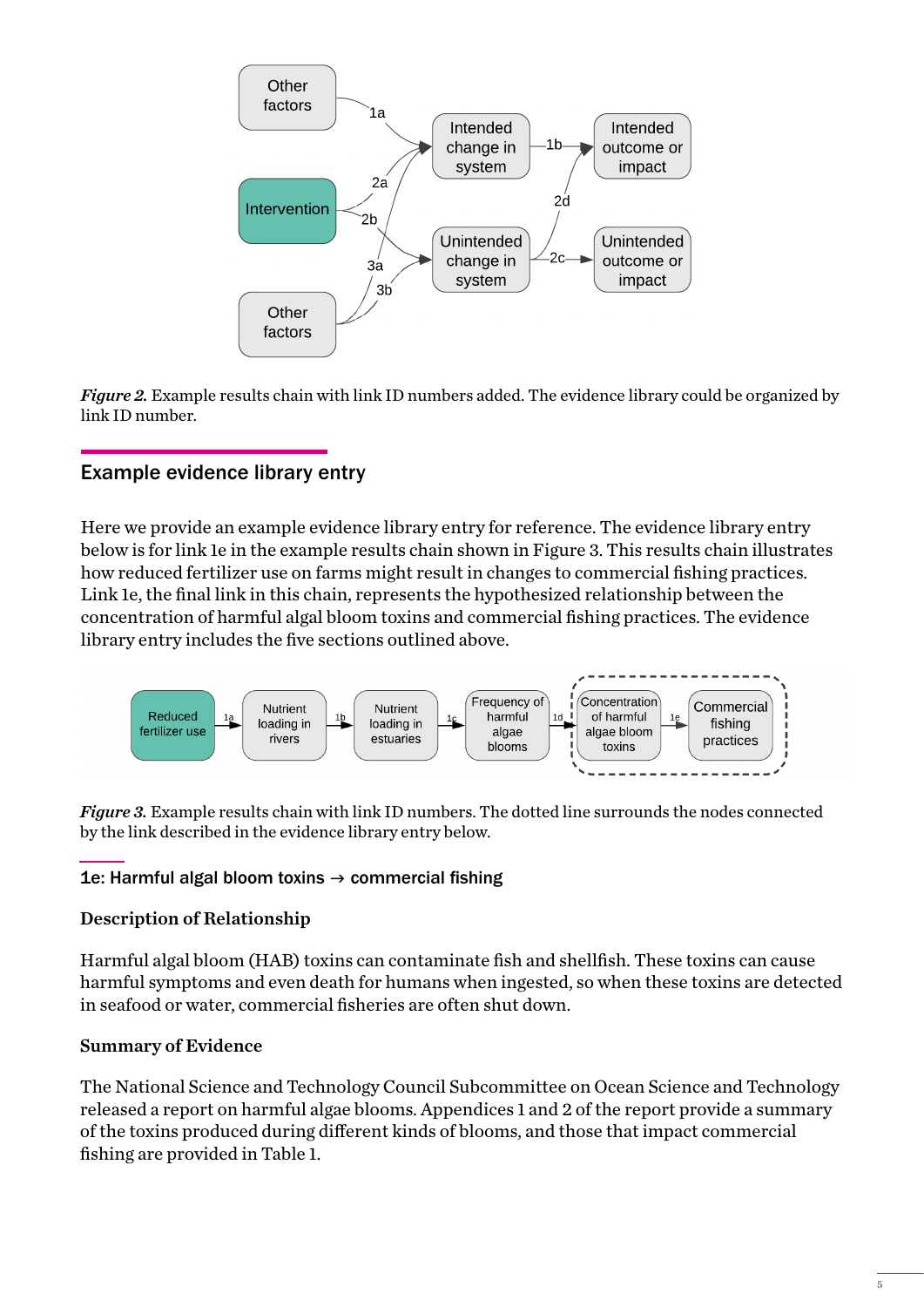#### **Table 1. Harmful Algal Taxa and Effects on Fisheries**

| <b>HAB</b> taxa                                      | <b>Toxin/bioactive</b><br>compound | <b>Fishery closure</b><br>reason                                                    | <b>Impacted areas in</b><br>the United States                         |
|------------------------------------------------------|------------------------------------|-------------------------------------------------------------------------------------|-----------------------------------------------------------------------|
| Pseudo-nitzschia                                     | Domoic acid                        | Amnesic shellfish<br>poisoning $\rightarrow$ Shellfish<br>harvesting closure        | West Coast, Florida,<br>Maine                                         |
| Dinophysis;<br>Prorocentrum                          | Okadaic acid,<br>dinophysotoxins   | Diarrhetic shellfish<br>poisoning $\rightarrow$ Shellfish<br>fishery closure        | Oregon, Texas,<br>Washington                                          |
| Gambierdiscus; Fukuyoa                               | Ciguatoxins                        | Ciguatera fish poisoning<br>$\rightarrow$ Bans on fish sales<br>from affected areas | Florida, Gulf Coast,<br>Hawaii, Pacific,<br>Caribbean                 |
| <b>Karenia</b>                                       | <b>Brevetoxins</b>                 | Neurotoxic shellfish<br>poisoning $\rightarrow$ Shellfish<br>fishery closure        | Gulf of Mexico, Atlantic<br>coast up to North<br>Carolina             |
| Alexandrium;<br>Gymnodinium;<br>Pyrodinium bahamense | Saxitoxins                         | Paralytic shellfish<br>$poisoning \rightarrow Shellfish$<br>fishery closure         | Pacific coast (incl.<br>Alaska), northeast<br>Atlantic coast, Florida |
| Prorocentrum<br>minimum-Mahogany<br><b>Tides</b>     | Not characterized                  | Mortality of spat in<br>shellfish hatcheries $\rightarrow$<br>Lost shellfish        | <b>Chesapeake Bay</b>                                                 |

*Source: National Science and Technology Council (2016).*

A review of studies that examined commercial fishery effects resulting from harmful algae blooms from 1987 to 1992 showed annual costs across the United States ranging from \$7 million to \$19 million (measured in 2000 USD) (Hoagland et al. 2002, see Table 3). The effects measure impacts such as harvest losses, reduced sales, and farmed fish kills.

#### Other Factors

Depending on the HAB type and severity, fishery closure lengths may differ. The length of a closure will in part determine the severity of the impact on a fishery.

#### Strength of Evidence**<sup>5</sup>**

Fair. Toxin detection will almost always result in temporary closure of relevant commercial fisheries. The specific impacts of closures will depend on HAB type, length, and extent; however, the impact on fisheries is reasonably certain. Estimating specific outcomes will be determined by the site and the species that are commercially harvested. Site-specific information on the toxin type and the local fish species will be essential for predicting the commercial fishing impacts of algal toxins. Site-specific studies and local data are needed to make accurate estimates of how HAB toxins will affect a local fishery. A review of such studies can be found in Hoagland et al. (2002); these studies examine outcomes such as temporary or permanent fishery closures, harvest losses, reduced sales, fish kills, and seafood recalls.

<sup>&</sup>lt;sup>5</sup> See [Evidence Rubric Tipsheet](https://nicholasinstitute.duke.edu/sites/default/files/bridge-collaborative/Evidence-Rubric-Interactive-D6.pdf) for a description of how to score strength of evidence